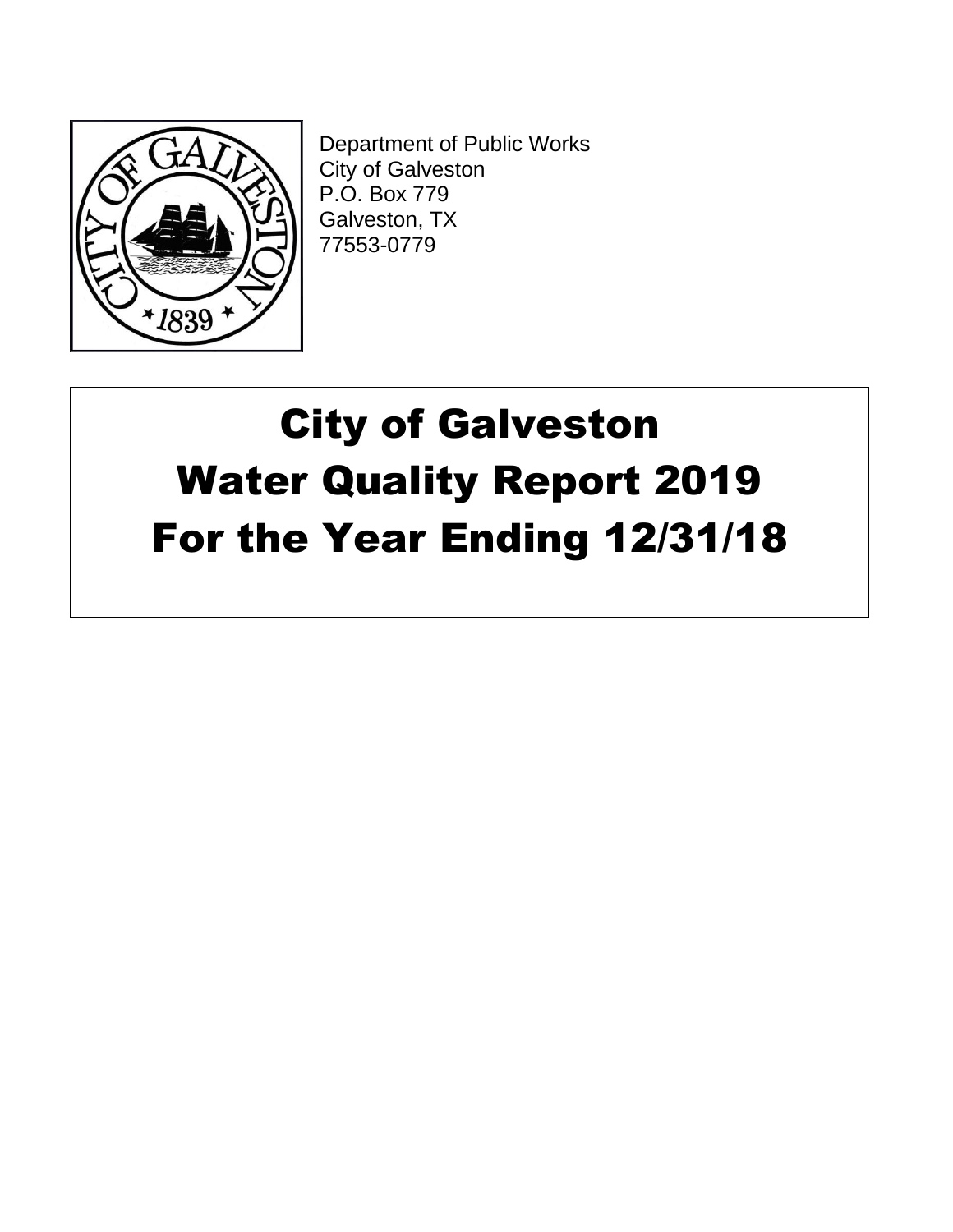## **City of Galveston** *2018 Drinking Water Quality Report*

**City of Galveston Municipal Utilities Department Customer Service (409) 797-3550 Main Office (409) 797-3630**

## **Special Notice**

You may be more vulnerable than the general population to certain microbial contaminants, such as Cryptosporidium, in drinking water. Infants, some elderly or immunocompromised persons such as those undergoing chemotherapy for cancer; those who have undergone organ transplants; those who are undergoing treatment with steroids; and people with HIV / AIDS or other immune system disorders can be particularly at risk from infections. You should seek advice about drinking water from your physician or health care providers. Additional guidelines on appropriate means to lessen the risk of infection by Cryptosporidium are available from the Safe Drinking Water Hotline (800) 426-4791.

## **Public Participation Opportunities**

There are many opportunities available to learn more about the City of Galveston's Municipal Utilities Department and water quality. For inquiries, questions or concerns about water quality, public participation, policy decisions or to request a speaker for your group, call (409) 797-3630.

The Municipal Utilities Department is part of the city government. All legislative, policy, and budgetary decisions for the department are made by the City Council. Unless otherwise posted, City Council meets on the fourth Thursday of every month at 1:00 p.m. at 823 Rosenberg.

## **Internet Access to City Web Site**

The Internet access to the City of Galveston is: [http://www.cityofgalveston.org](http://www.cityofgalveston.org/)

## **Internet Access - Drinking Water Quality Report**

The Internet access to the City of Galveston Water Quality Report (Consumer Confidence Report) is: http:/[/www.galvestontx.gov/consumerconfidencereport](http://www.galvestontx.gov/consumerconfidencereport)

## **OUR DRINKING WATER IS REGULATED**

This Report is a summary of the quality of the water we provide our customers. The analysis was made by using the data from the most recent U.S. Environmental Protection Agency (EPA) required tests and is presented in the attached pages. We hope this information helps you become more knowledgeable about what's in your drinking water.

## **Source of Drinking Water**

The sources of drinking water (both tap water and bottled water) include rivers, lakes, streams, ponds, reservoirs, springs, and wells. As water travels over the surface of the land or through the ground, it dissolves naturally-occurring minerals, and in some cases, radioactive material, and can pick up substances resulting from the presence of animals or from human activity.

Contaminants that may be present in source water before treatment include: Microbial contaminants, such as viruses and bacteria, which may come from sewage treatment plants, septic systems, agricultural livestock operations, and wildlife.

Inorganic contaminants, salts and metals, which can be naturally-occurring or result from urban storm water runoff, industrial or domestic wastewater discharges, oil and gas production, mining, or farming.

Pesticides and herbicides, which may come from a variety of sources such as agriculture, urban storm water runoff, and residential uses.

Organic chemical contaminants, including synthetic and volatile organic chemicals, which are by-products of industrial processes and petroleum production, and can also, come from gas station, urban storm water runoff, and septic systems.

Radioactive contaminants, which can be naturally-occurring or be the result of oil and gas production and mining activities.

#### **En Espanol**

Este reporte incluye informacion importante sobre el aqua para tomar. Si tiene preguntas o discusiones sobres este reporte en espanol, favor de llamar al tel. (409) 797-3630 par hablar con una persona bilingue en Espanol.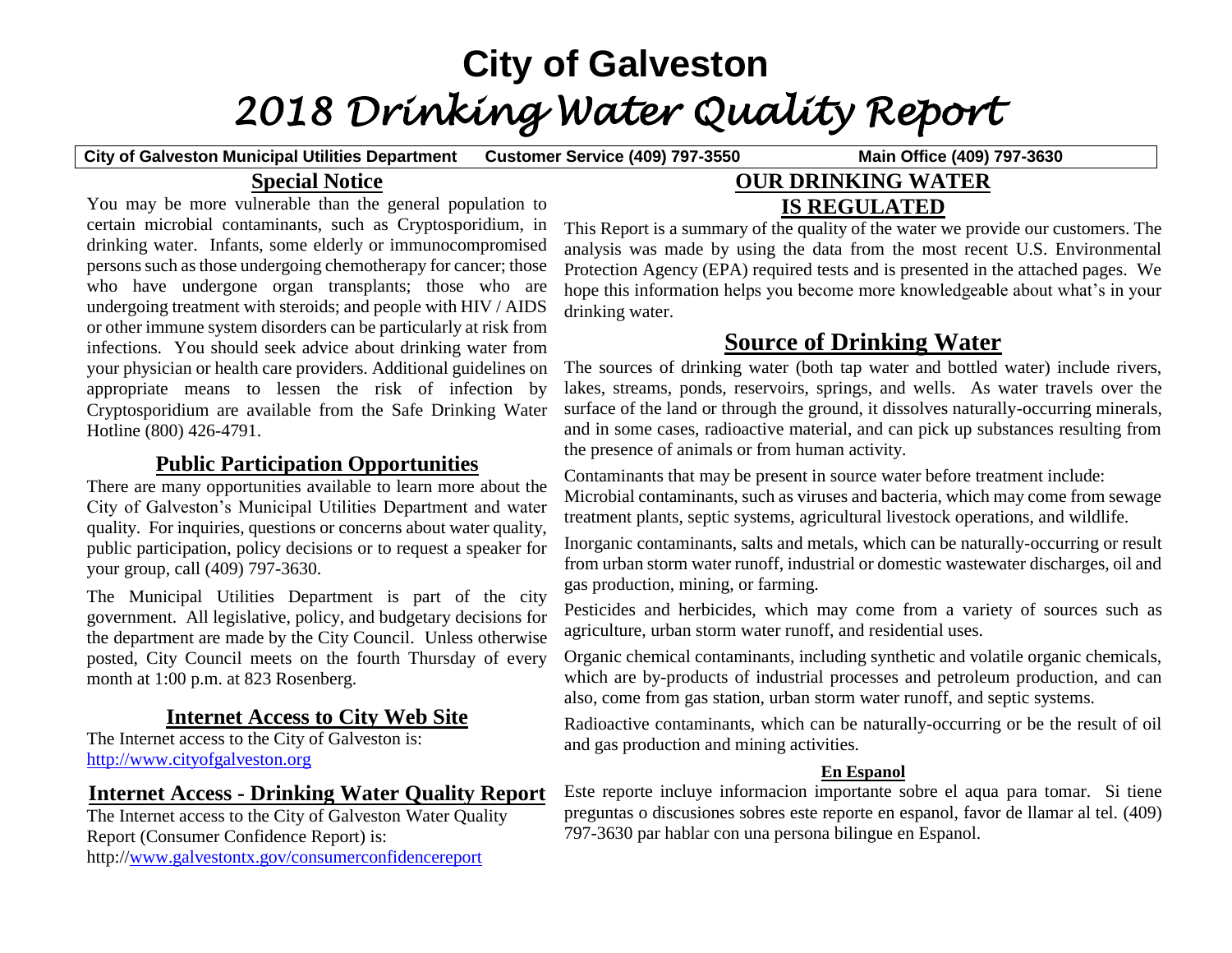## **Where do we get our Water?**

In September of 2001, the City of Galveston started to receive its water supply from the Gulf Coast Water Authority's Thomas A. Mackey Water Treatment Plant in Texas City. The Gulf Coast Water Authority (GCWA) owns 212 million gallons per day in water rights from the Brazos River and provides water for agriculture, industry and municipal use. All water travels through 150 miles of canals stretching from the Brazos River, across Fort Bend, Brazoria and Galveston Counties to the GCWA's raw water reservoir located near Highway 146 in Texas City.

A Source Water Susceptibility Assessment for your drinking water sources is currently being updated by the Texas Commission on Environmental Quality. This information describes the susceptibility and types of constituents that may come into contact with your drinking water source based on human activities and natural conditions. The information contained in the assessment allows us to focus our source water protection strategies. Some of this source water assessment information will be available later this year on Texas Drinking Water Watch at http://dww.tceq.state.tx.us/DWW/. For more information on source water assessments and protection efforts at our system, please contact us.

## **ALL drinking water may contain contaminants.**

When drinking water meets federal standards there may not be any health based benefits to purchasing bottled water or point of use devises.

Drinking water, including bottled water, may reasonably be expected to contain at least small amounts of some contaminants. The presence of these contaminants does not necessarily indicate that water poses a health risk. More information about contaminants and potential health effects may be obtained by calling EPA's Safe Drinking Water Hotline (800) 426-4791.

### **Secondary Constituents**

Many constituents (such as calcium, sodium, or iron) which are often found in drinking water, can cause taste, color, and odor problems. The taste and odor constituents are called secondary constituents and are regulated by the State of Texas, not the EPA. These constituents are not causes for health concern. Therefore, secondaries are not required to be reported in this document but they may greatly affect the appearance and taste of your water.

United States Environmental Protection Agency <http://www.epa.gov/safewater>

Texas Department of Health [http://www.tdh.texas.gov](http://www.tdh.texas.gov/)

**Required Additional Health Information for Lead: I**f present, elevated levels of lead can cause serious health problems, especially for pregnant women and young children. Lead in drinking water is primarily from materials and components associated with service lines and home plumbing. This water supply is responsible for providing high quality drinking water but cannot control the variety of materials used in plumbing components. When your water has been sitting for several hours, you can minimize the potential for lead exposure by flushing you tap for 30 seconds to 2 minutes before using water for drinking or cooking. If you are concerned about lead in your water you may wish to have your water tested. Information on lead in drinking water, testing methods, and steps you can take to minimize exposure is available from the Safe Drinking Water Hotline or at [http://www.epa.gov/safewater/lead.](http://www.epa.gov/safewater/lead)

**Water Loss Report**: The City of Galveston has determined that the percentage annual water loss for 2018 was 19.15%. Water loss comes from factors such as meter inaccuracy, service line leaks, water main leaks and unauthorized water use. If you have questions in regard to this, please contact the Public Works Office (409) 797-3630.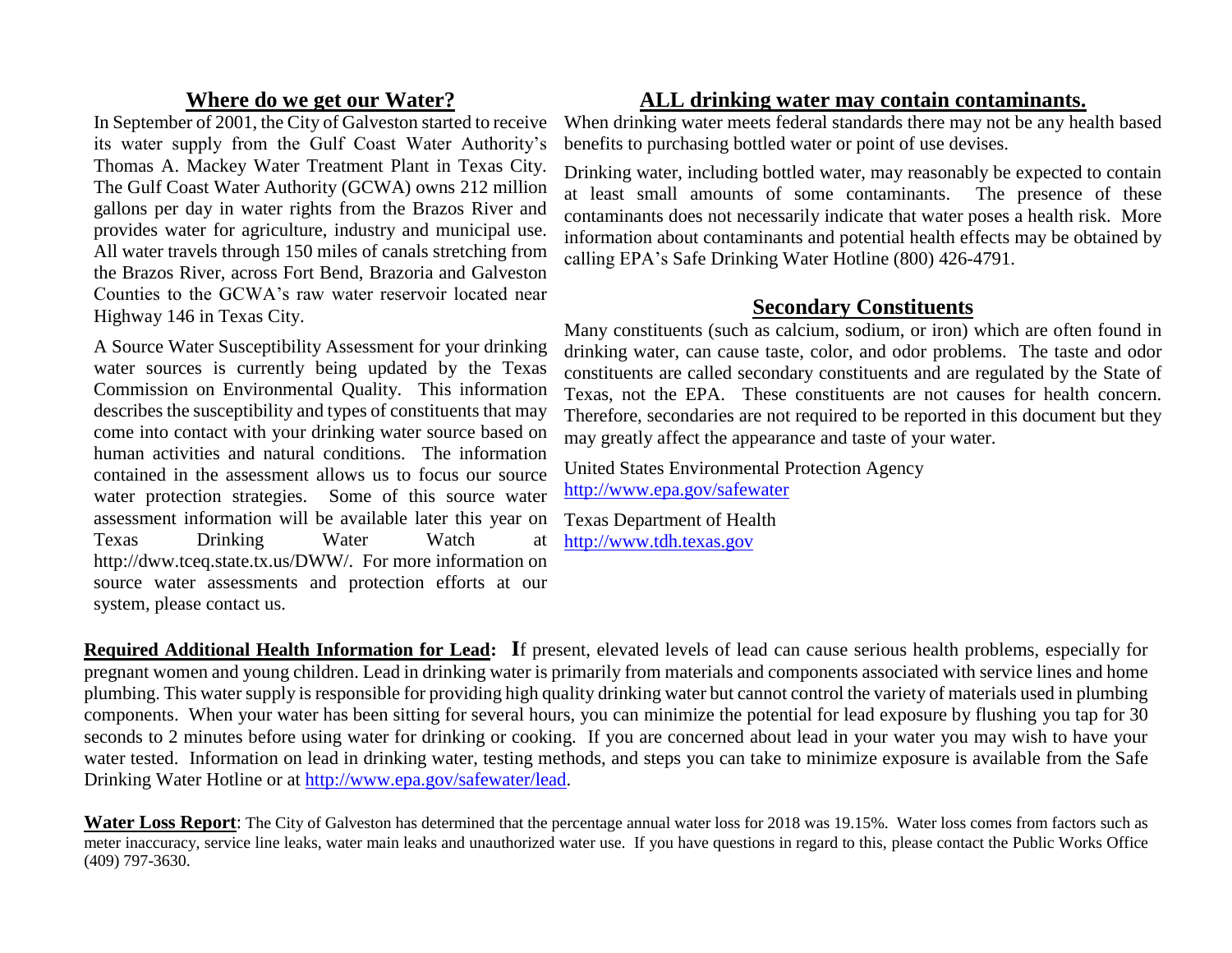## **About The following Pages**

The pages that follow list all of the federally regulated or monitored contaminants which have been found in your drinking water. The U.S. EPA requires water systems to test for up to 97 contaminants.

#### **Abbreviations/Definitions:**

**Maximum Contaminant Level Goal - MCLG -** The level of a contaminant in drinking water below which there is no known or expected risk to health. MCLGs allow for a margin of safety. **Maximum Contaminant Level – MCL -** The highest permissible level of a contaminant that is allowed in drinking water. MCLs are set as close to the MCLGs as feasible using the best available treatment technology.

**Maximum Residual Disinfectant Level-MRD-**. The highest level of a disinfectant allowed in drinking water without causing an unacceptable possibility of adverse health effects.

**Treatment Technique –** A required process intended to reduce the level of a contaminant in drinking water.

**Action Level -** The concentration of a contaminant which, if exceeded, triggers treatment or other requirements that a water system must follow.

**Turbidity -** A measure of the cloudiness of water. We monitor it because it is a good indicator of the effectiveness of our filtration system.

**NTU – Nepholometric Turbidity Units -** This is the unit used to measure water turbidity.

**MFL - Million fibers per liter -** A measure of asbestos.

**pCi/L** - **Picocuries per liter -** A measurement of radioactivity in water.

**ppm - Parts per million** - One part per million, or milligrams per liter (mg/l).

**ppb - Parts per billion** - One part per billion, or micrograms per liter.

**ppt - Parts per trillion** - One part per trillion, or nanograms per liter.

**ppq - Parts per quadrillion** - One part per quadrillion, or picograms per liter.

#### **Inorganic Contaminants**

| Year (Range) | Contaminant            | Average<br>Level | Minimum<br>Level | Maximum<br>Level | <b>MCL</b> | <b>MCLG</b>    | Unit of<br>Measure | Source of Contaminant                                                                                                         |
|--------------|------------------------|------------------|------------------|------------------|------------|----------------|--------------------|-------------------------------------------------------------------------------------------------------------------------------|
| 2018         | Barium                 | 0.121            | 0.121            | 0.121            |            |                | ppm                | Discharge of drilling wastes; discharge from metal refineries; erosion of<br>natural deposits.                                |
| 2018         | Fluoride               | 0.60             | 0.60             | 0.60             | 4          |                | ppm                | Erosion of natural deposits; water additive which promotes strong teeth;<br>discharge from fertilizer and aluminum factories. |
| 2018         | Nitrate                | 0.53             | 0.44             | 0.62             | 10         | 10             | ppm                | Runoff from fertilizer use; leaching from septic tanks, sewage; erosion of<br>natural deposits.                               |
| 2018         | Gross beta<br>emitters | 5.4              | 5.4              | 5.4              | 50         | $\overline{0}$ | pCi/L              | Decay of natural and man-made deposits.                                                                                       |
| 2015         | Nitrite                | 0.02             | 0.00             | 0.02             |            |                | ppm                | Runoff from fertilizer use; leaching from septic tanks, sewage; erosion of<br>natural deposits.                               |

#### **Organic Contaminants**

| Year | Contaminant | Highest<br>Average | Minimum<br>Level | Maximum<br>Level | <b>MCL</b> | <b>MCLG</b> | Unit of<br>Measure | Source of Contaminant                    |
|------|-------------|--------------------|------------------|------------------|------------|-------------|--------------------|------------------------------------------|
| 2018 | Simazine    | $<$ 0.07           | < 0.07           | < 0.07           | 4          |             | ppb                | Herbicide runoff.                        |
| 2018 | Atrazine    | 0.17               | 0.17             | 0.17             |            |             | ppb                | Runoff from herbicide used on row crops. |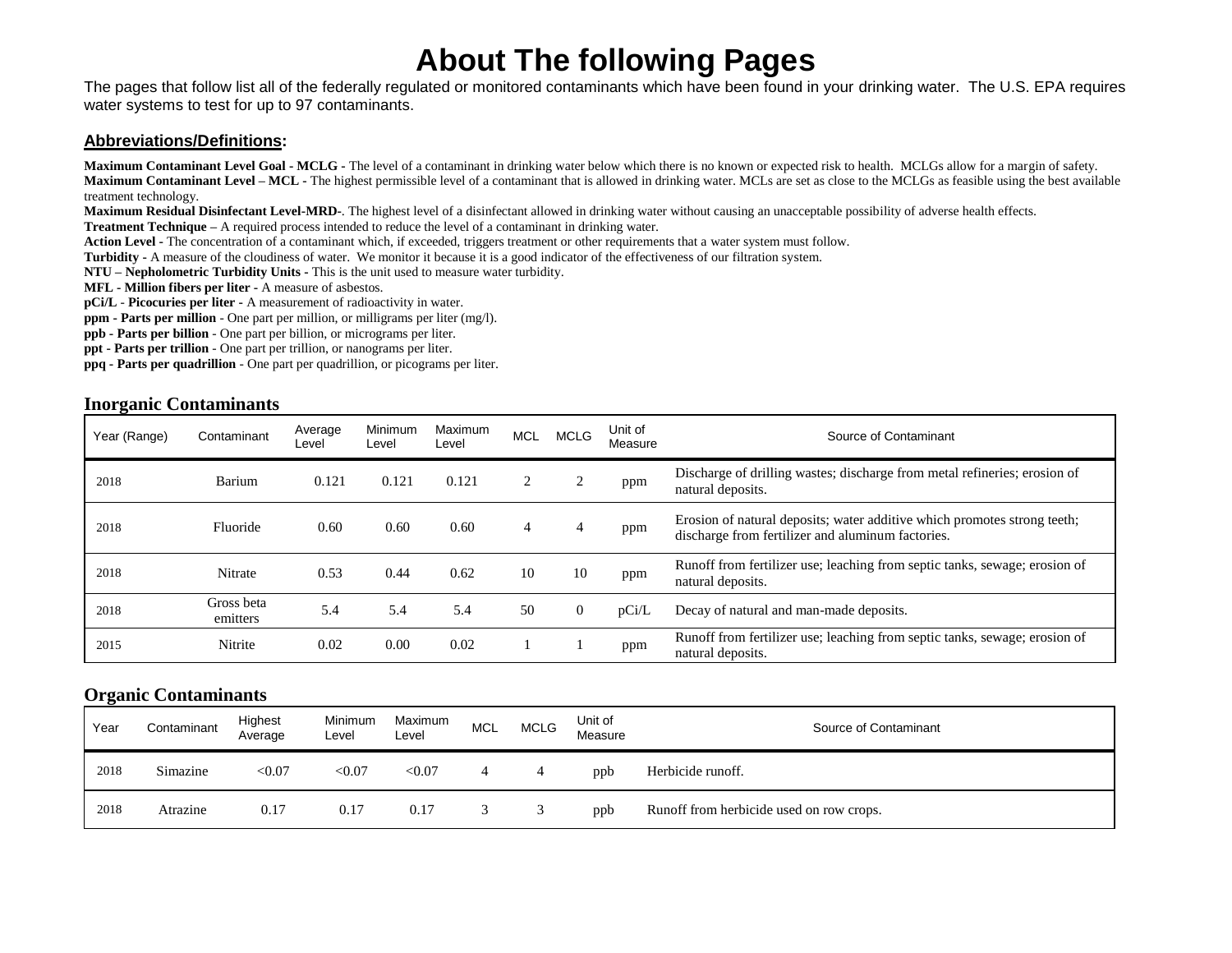#### **Disinfection Byproducts**

| Year<br>(Range) | Contaminant                      | Average<br>Level | Minimum<br>Level | Maximum<br>Level | <b>MCL</b> | Jnit of<br>Measure | Source of Contaminant                     |
|-----------------|----------------------------------|------------------|------------------|------------------|------------|--------------------|-------------------------------------------|
| 2018            | <b>Total Haloacetic</b><br>Acids | 12.29            | 1.40             | 22.6             | 60         | ppb                | Byproduct of drinking water disinfection. |
| 2018            | Total<br>Trihalomethanes         | 47.77            | 34.1             | 92.20            | 80         | ppb                | Byproduct of drinking water disinfection. |

#### **Required Additional Health Information about Trihalomethanes (TTHM)**

Some people who drink water containing trihalomethanes in excess of the MCL over many years may experience problems with their liver, kidneys, or central nervous systems, and may have an increased risk of getting cancer.

Unregulated Contaminants

Bromoform, chloroform, bromodichloromethane, and dibromochloromethane are disinfection byproducts. There is no maximum contaminat level for these chemicals at the entry point to distribution.

| Year | Contaminant                 | Average<br>Level | Minimum<br>∟evel | Maximum<br>Level | Unit of<br>Measure | Source of Contaminant                     |
|------|-----------------------------|------------------|------------------|------------------|--------------------|-------------------------------------------|
| 2018 | Chloroform-                 | 6.96             | 3.2              | 33.9             | ppb                | Byproduct of drinking water disinfection. |
| 2018 | <b>Bromoform</b>            | 11.56            | 4.0              | 30.4             | ppb                | Byproduct of drinking water disinfection. |
| 2018 | <b>Bromodichloromethane</b> | 12.27            | 8.5              | 22.7             | ppb                | Byproduct of drinking water disinfection. |
| 2018 | Dibromochloromethane        | 17.26            | 12.2             | 33.1             | ppb                | Byproduct of drinking water disinfection. |

#### **Lead and Copper**

| Year | Contaminant | <b>MCLG</b> | Number of Sites<br><b>Exceeding Action</b><br>Level | Action<br>∟evel | Unit of<br>Measure | Source of Contaminant                                                                                      |
|------|-------------|-------------|-----------------------------------------------------|-----------------|--------------------|------------------------------------------------------------------------------------------------------------|
| 2016 | Lead        |             |                                                     |                 | ppb                | Corrosion of household plumbing systems; Erosion of natural deposits.                                      |
| 2016 | Copper      |             |                                                     | سيد             | ppm                | Erosion of natural deposits: Leaching from wood preservatives; Corrosion of<br>household plumbing systems. |

#### **Turbidity**

Turbidity has no health effects. However, turbidity can interfere with disinfection and provide a medium for microbial growth. Turbidity may indicate the presence of disease-causing organisms. These organisms include bacteria, viruses, and parasites that can cause symptoms such as nausea, cramps, diarrhea and associated headaches.

| Year | Contaminant | <b>Highest Single</b><br>Measurement | Lowest Monthly<br>% of Samples<br><b>Meeting Limits</b> | Turbidity<br>Limits | Unit of<br>Measure |              | Source of Contaminant |
|------|-------------|--------------------------------------|---------------------------------------------------------|---------------------|--------------------|--------------|-----------------------|
| 2018 | Turbidity   | 0.49                                 | 99.4%                                                   | 0.3                 | <b>NTU</b>         | Soil runoff. |                       |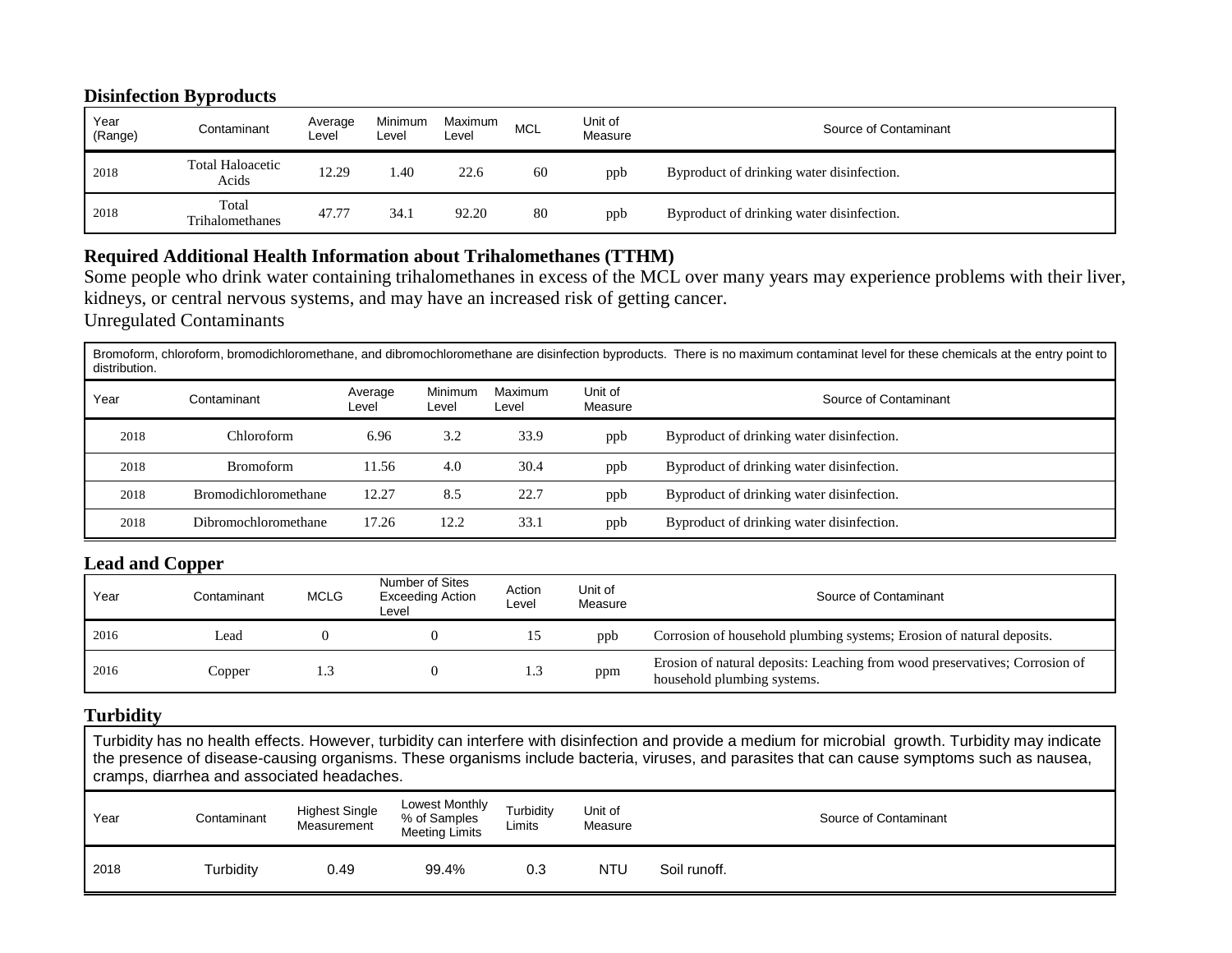## **COLIFORMS What are coliforms?**

Total coliform bacteria are used as indicators of microbial contamination of drinking water because testing for them is easy. While not disease-causing organisms themselves, they are often found in association with other microbes that are capable of causing disease. Coliform bacteria are hardier than many disease-causing organisms; therefore, their absence from water is a good indication that the water is microbiologically safe for human consumption. Fecal coliform bacteria and, in particular, E. coli, are members of the coliform bacteria group originating in the intestinal tract of warm-blooded animals and are passed into the environment through feces. The presence of fecal coliform bacteria (E. coli) in drinking water may indicate recent contamination of the drinking water with fecal material. The following table indicates whether total coliform or fecal coliform bacteria were found in the monthly drinking water samples submitted for testing by your water supplier last year.

#### **Coliform Bacteria**

| Maximum<br>Contaminant Level<br>Goal | <b>Total Coliform</b><br>Maximum<br>Contaminant Level | Highest No. of<br>Positive | Fecal Coliform or<br>E. Coli Maximum<br><b>Contaminant Level</b> | Total No. of<br>Positive E. Coli or<br>Fecal Coliform<br>Samples | Violation | Likely Source of<br>Contamination       |
|--------------------------------------|-------------------------------------------------------|----------------------------|------------------------------------------------------------------|------------------------------------------------------------------|-----------|-----------------------------------------|
|                                      | 5% of monthly<br>samples are<br>positive              |                            |                                                                  |                                                                  | No        | Naturally present in<br>the environment |

#### **Maximum Residual Disinfectant Level**

| Year | Disinfectant | Average<br>∟evel   | Minimum<br>evel_ | Maximum<br>evel_ | MRDL | <b>MRDLG</b> | <b>J</b> nits | Source                                   |
|------|--------------|--------------------|------------------|------------------|------|--------------|---------------|------------------------------------------|
| 2018 | Chloramines  | דר ר<br><u>_. </u> | 0.50             | 4.00             | 4.0  | 4.0          | ppm           | Disinfectant used to control<br>microbes |